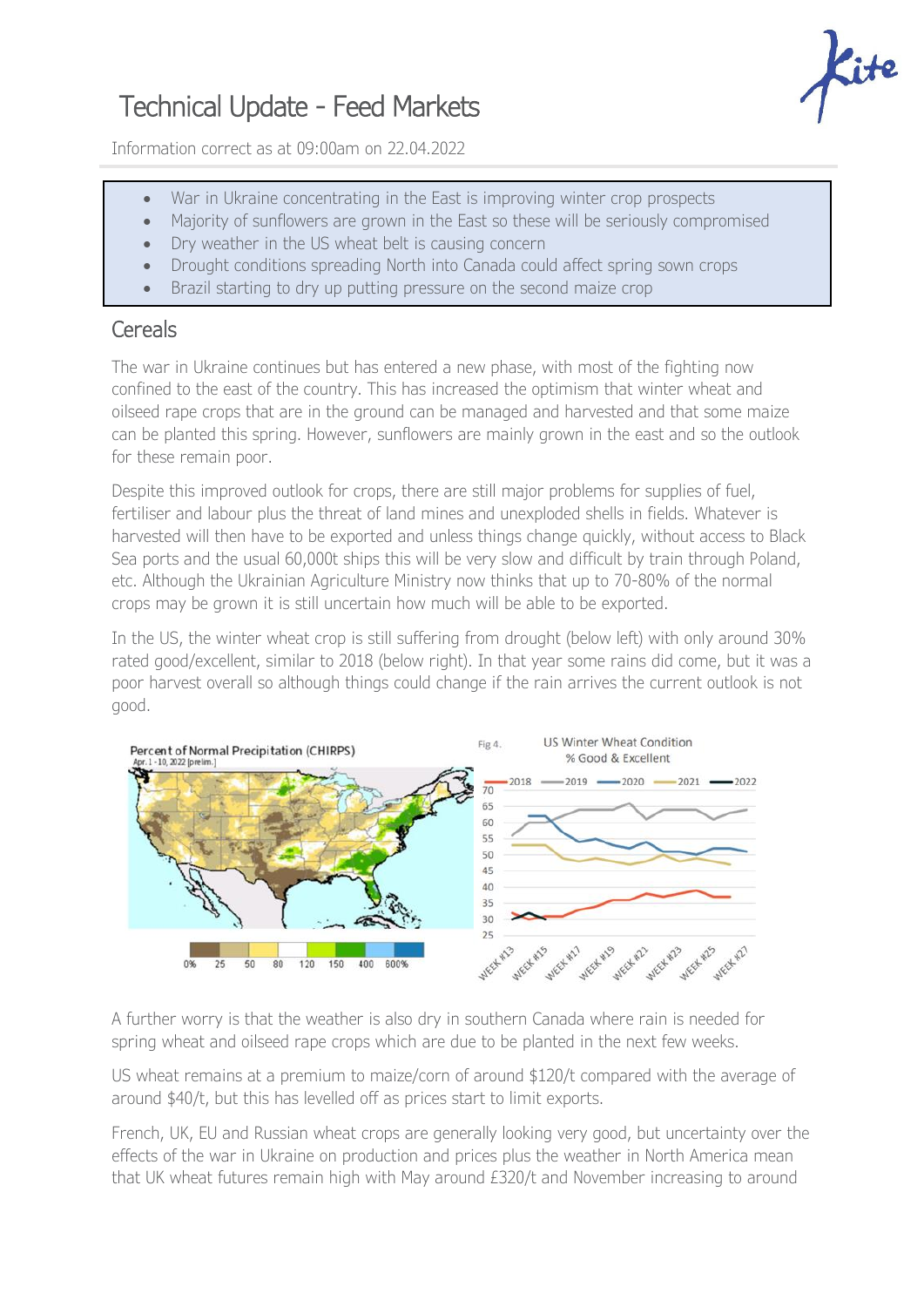£280-290/t. At present an early resolution of the war in Ukraine looks unlikely so prices are expected to stay high for the foreseeable future.

There is some rain forecast for the main US Corn belt where planting is just getting underway, but large areas of Brazil have now turned dry. The outlook for the large Brazilian second maize crop is now looking less certain although the NDVI scores indicate crops are still in good condition at present. Big crops in Brazil and the US are needed to satisfy world demand, given the likely reduction in the Ukraine harvest.

China has been back buying up large quantities of US maize as they are struggling with internal lockdowns and are anticipating reduced or no supplies of Ukrainian maize this year and next. In addition, the US are about to introduce an E15 petrol mandate so more maize will be used for bioethanol production.

This has pushed Chicago maize futures for December 2022 to record levels of around 800c/bushel with US Managed Funds remaining in their long positions and bullish.

## Oilseeds

Although there is more optimism for the winter oilseed rape crops in Ukraine, the spring sown sunflower crops are still looking doubtful as much is gown in the central and eastern areas where the fighting is still at its worst.



A significant reduction in sunflower oil and sunflower meal exports will add pressure to demand for other vegetable oils and soya and rapemeals.

US soya exports remain strong and have already reached the USDA annual forecast to September of around 57MT, so this forecast will have to be revised and ending stocks will get tighter. This is compounded by the last Brazilian soya crop now thought to have produced around 120MT, down from the previous year of around 140MT due to dry conditions.

A big canola crop from Canada would make a difference to oilseed supplies this year, but as already mentioned, the conditions for spring planting are currently very dry.

Rapeseed continues to achieve new record prices, with old crop over 1000 Euros/t and new crop around 800 Euros/t.